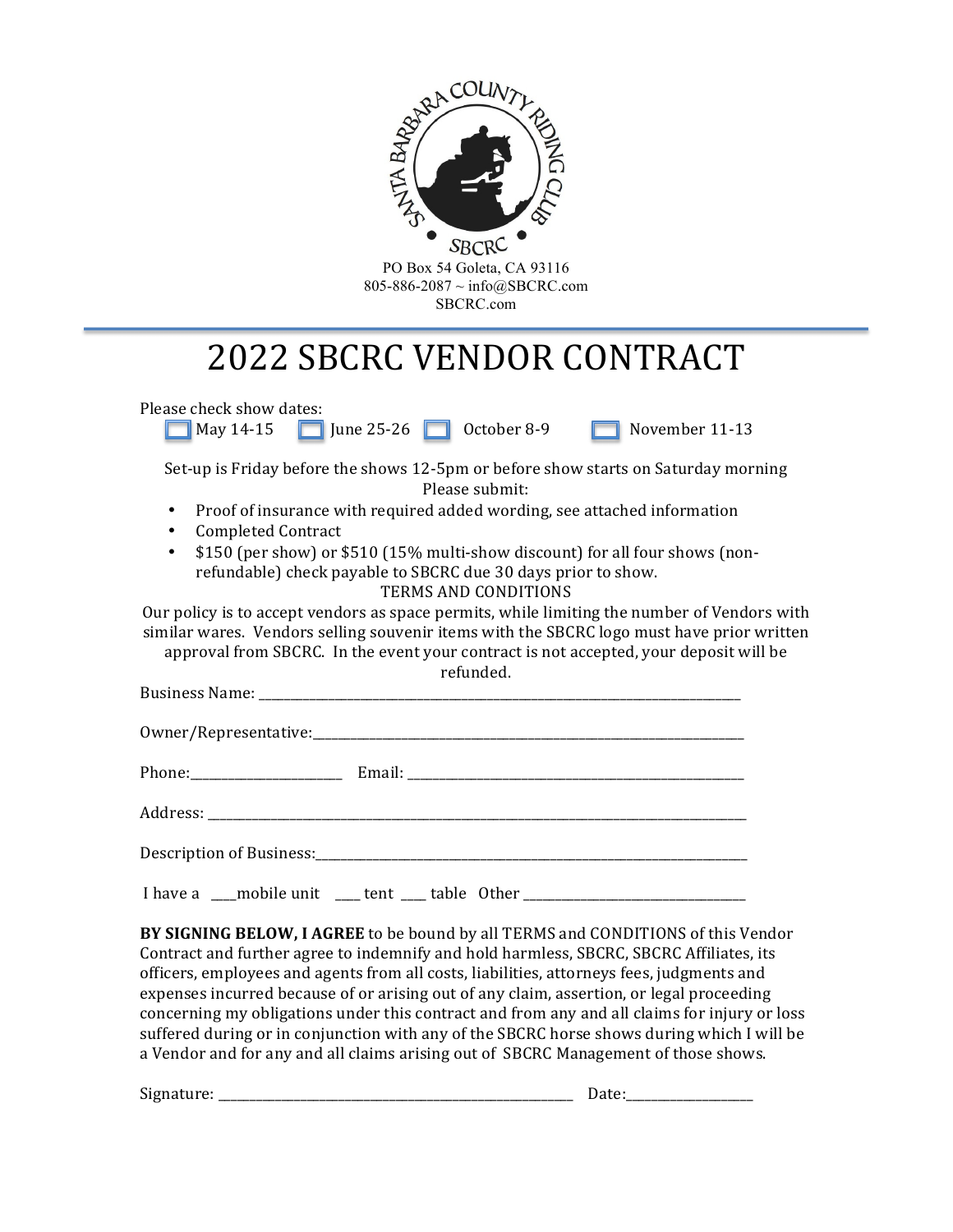# 2022 Earl Warren Insurance Requirements

# **Those providing us with your own insurance,**

Please note the certificate holder should read as follows;

Earl Warren Showgrounds 3400 Calle Real Santa Barbara, CA 93105

We must be added as additional insured and the following paragraph should be added anywhere on the certificate, word for word with no abbreviations;

"That the State of California, the District Agricultural Association, County Fair, the County in which the County Fair is located, Lessor/sublessor if fair site is leased/subleased, Citrus Fruit Fair, California Exposition and State Fair, or Entities (public or non-profit) operating California designated agricultural fairs, their directors, officers, agents, servants, and employees are made additional insured, but only insofar as the operations under this contract are concerned."

#### **California Fair Services Authority**

## **INSURANCE REQUIREMENTS**

## **I. Evidence of Coverage**

The contractor/renter shall provide a signed original evidence of coverage form for the term of the contract or agreement (hereinafter "contract") protecting the legal liability of the State of California, the California Fair Services Authority, District Agricultural Associations, County Fairs, Counties in which County Fairs are located, Lessor/Sublessor if fair site is leased/subleased, Citrus Fruit Fairs, California Exposition and State Fair, or Entities (public or non-profit) operating California designated agricultural fairs, their directors, officers, agents, servants, and employees, from occurrences related to operations under the contract. This may be provided by:

A. Insurance Certificate - The contractor/renter provides the fair with a signed original certificate of insurance (the ACORD form is acceptable), lawfully transacted, which sets forth the following:

List as the Additional Insured: "That the State of California, the California Fair Services Authority, the District Agricultural Association, County Fair, the County in which the County Fair is located, Lessor/Sublessor if fair site is leased/subleased, Citrus Fruit Fair, California Exposition and State Fair, or Entities (public or non-profit) operating California designated agricultural fairs, their directors, officers, agents, servants, and employees are made additional insured, but only insofar as the operations under this contract are concerned."

Dates: The dates of inception and expiration of the insurance. **For individual events, the specific event dates must be listed, along with all set-up and tear down dates.** 

#### Coverages :

a. General Liability - Commercial General Liability coverage, on an occurrence basis, at least as broad as the current Insurance Service Office (ISO) policy form #CG 00-01. Limits shall be not less than **\$5,000,000 per occurrence** for Fairtime Carnival Rides and for Freefall Attractions (elevated jumps involving airbags); **\$5,000,000 per occurrence**  for the following types of Motorized Events: automobile races, drifting exhibitions, truck rodeos, tractor/truck pulls, destruction derbies, RV destruction derbies, mud bogs, mud racing, car crunches, monster truck shows, automobile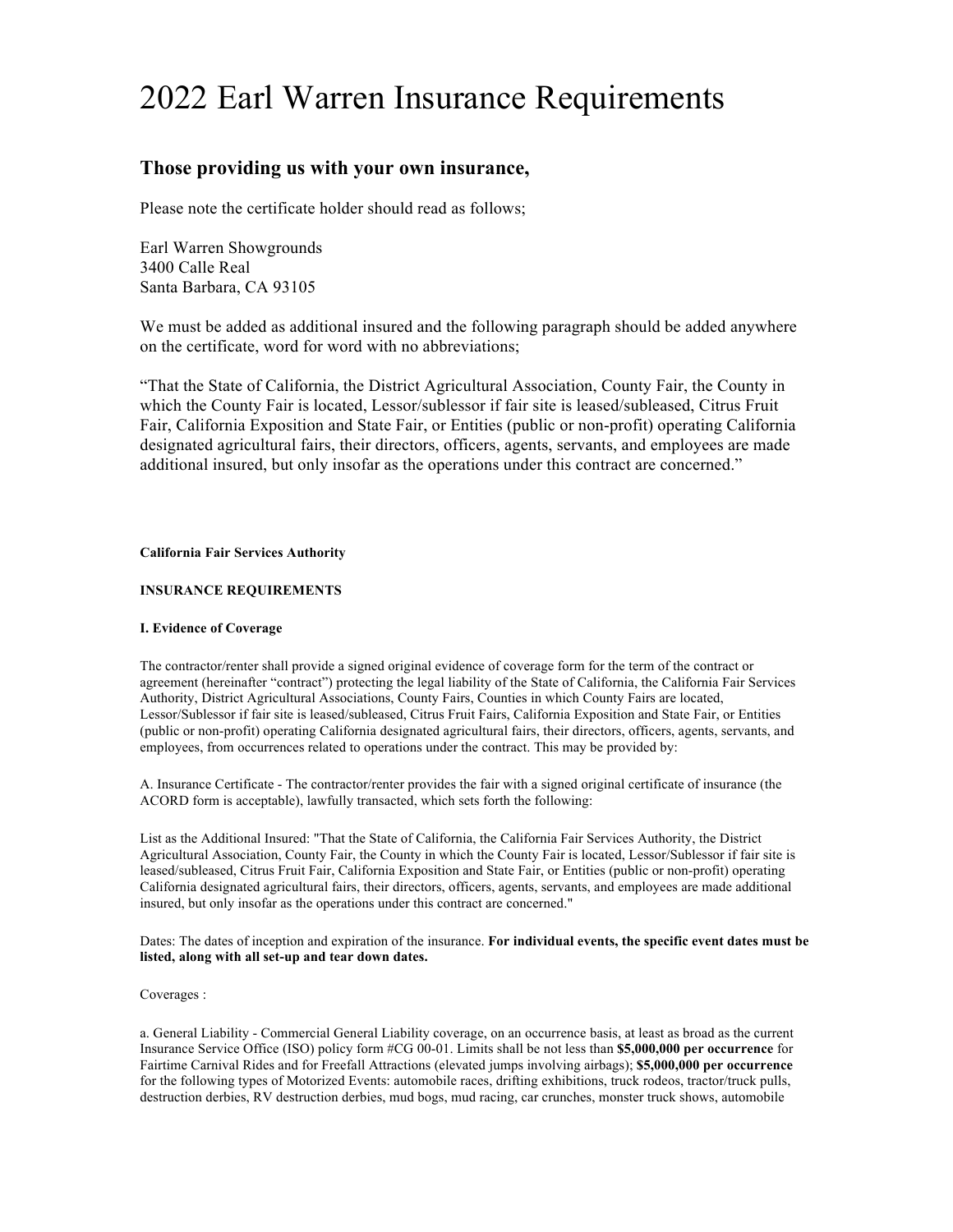thrill shows, figure 8 racing, stock car racing, tuff trucks, boat races, autocross, dirt racing, oval track, sprint cars/410 sprints, modified, super stock, mini- stock, dwarf cars, micro lights, endure, pro stock; **\$3,000,000 per occurrence** for the following types of Motorized Events: motorcycle racing, flat track motorcycle racing, arena-cross, freestyle motocross, motorcycle thrill shows and stunt teams, ATV, sand drags, go karts, snowmobile races, quarter midget races, golf cart races, Redneck Roundup (ATVs), lawnmower races; **\$3,000,000 per occurrence** for Rodeo Events all types **with a paid gate** and any Rough Stock events; **\$2,000,000 per occurrence** for Rodeo Events All Types **without a paid gate** and with any Rough Stock events and for Swap Meets/Flea Markets held two or more times per calendar year; **\$2,000,000 per occurrence** for the following Motorized events: car

jumpingcontests/demonstrationsofhydraulicmodificationstoautomobiles;**\$2,000,000 per occurrence** for Interim Carnival Rides, Fairtime Kiddie Carnival Rides of up to 6 rides, Concerts with over 5,000 attendees, Rave Type Events All Types, Cannabis Festivals/Trade Shows, Mechanical Bulls, Extreme Attractions All Types that require a DOSH permit to operate, and Simulators; **\$1,000,000 per occurrence** for Rodeo Events All Types **without** any Rough Stock Events**; \$1,000,000 per occurrence** for all other contracts for which liability insurance (and liquor liability, if applicable) is required.

The Certificate of Insurance shall list the applicable policy forms, including endorsements. Any exclusions or coverage limitations, including sub-limits, that apply to the contractor/renter's activities, or business to be conducted under the contract or rental agreement/lease, must be listed in the Certificate of Insurance. If there is a self-insured retention or deductible in the contractor/renter's coverage equal to or in excess of \$100,000, the self-insured retention/deductible amount shall be included as part of the Certificate of Insurance. A copy of the contractor/renter's policy declaration page containing this information as an attachment/exhibit to the Certificate of Insurance will be acceptable, provided it contains all the aforementioned information.

b. Automobile Liability - Commercial Automobile Liability coverage, on a per accident basis, at least as broad as the current ISO policy form  $# CA$  00-01, Symbol  $#1$  (Any Auto) with limits of not less than \$1,000,000 combined single limits per accident for contracts involving use of contractor vehicles (autos, trucks or other licensed vehicles) on fairgrounds.

c. Workers' Compensation - Workers' Compensation coverage shall be maintained covering contractor/renter's employees, as required by law.

d. Medical Malpractice - Medical Malpractice coverage with limits of not less than \$1,000,000 per occurrence

e. Liquor Liability - Liquor Liability coverage with limits of not less than \$1,000,000 per occurrence shall be maintained for contracts involving the sale of alcoholic beverages.

- 4. Cancellation Notice: Notice of cancellation of the listed policy or policies shall be sent to the Certificate Holder in accordance with policy provisions.
- 5. Certificate Holder:
	- For Individual Events Only Fair, along with fair's address, is listed as the certificate holder.
	- For Master Insurance Certificates Only California Fair Services Authority, Attn: Risk Management,

1776 Tribute Road, Suite 100, Sacramento, CA 95815 is listed as the certificate holder.

- 6. Insurance Company: The company providing insurance coverage must be acceptable to the California Department of Insurance.
- 7. Insured: The contractor/renter must be specifically listed as the Insured. OR

B. CFSA Special Events Program - The contractor/renter obtains liability protection through the California Fair Services Authority (CFSA) Special Events Program, when applicable.

## OR

C. Master Certificates - A current master certificate of insurance for the contractor/renter has been approved by and is on file with California Fair Services Authority (CFSA).

OR